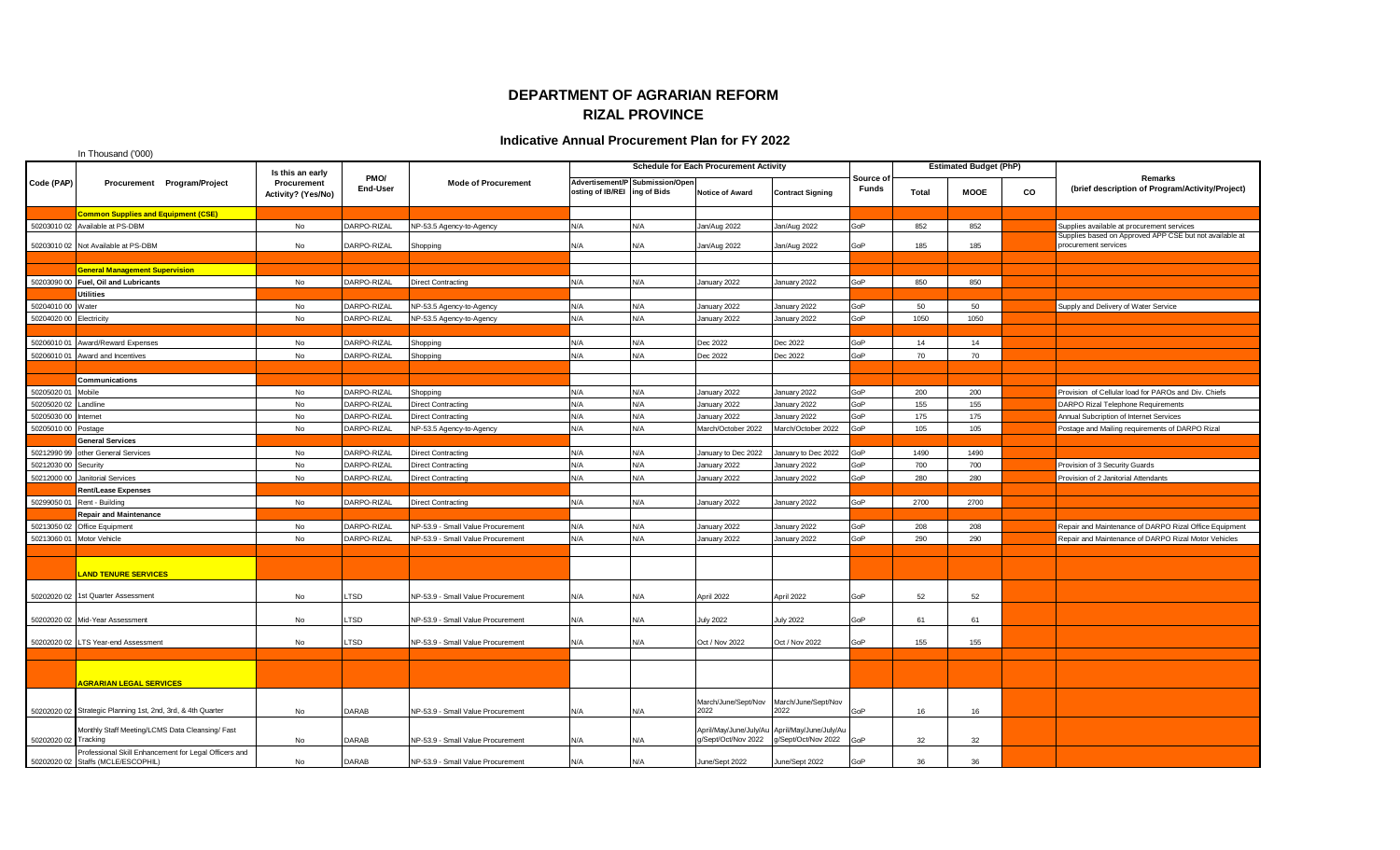|                     |                                                                              | Is this an early                  | PMO/<br>End-User | <b>Mode of Procurement</b>        | <b>Schedule for Each Procurement Activity</b> |                                 |                                  |                                  |                           | <b>Estimated Budget (PhP)</b> |             |    |                                                            |
|---------------------|------------------------------------------------------------------------------|-----------------------------------|------------------|-----------------------------------|-----------------------------------------------|---------------------------------|----------------------------------|----------------------------------|---------------------------|-------------------------------|-------------|----|------------------------------------------------------------|
| Code (PAP)          | Procurement Program/Project                                                  | Procurement<br>Activity? (Yes/No) |                  |                                   | osting of IB/REI ing of Bids                  | Advertisement/P Submission/Open | <b>Notice of Award</b>           | <b>Contract Signing</b>          | Source of<br><b>Funds</b> | <b>Total</b>                  | <b>MOOE</b> | CO | Remarks<br>(brief description of Program/Activity/Project) |
|                     | 50202020 02 Year End Assessment                                              | No                                | DARAB/ALSD       | NP-53.9 - Small Value Procurement | N/A                                           | N/A                             | Dec 2022                         | Dec 2022                         | GoP                       | 61                            | 61          |    |                                                            |
|                     | 50202020 02 Two Day ALSD Strategic Planning Workshop                         | No                                | ALSD             | NP-53.9 - Small Value Procurement | N/A                                           | N/A                             | Jan 2022                         | Jan 2022                         | GoP                       | 64                            | 64          |    |                                                            |
| 50202020 02 Meeting | Task Force Illegal Conversion/ALSD Regular Monthly                           | No                                | <b>ALSD</b>      | NP-53.9 - Small Value Procurement | N/A                                           | N/A                             | Feb 2022, April, July<br>2022    | Feb 2022, April, July<br>2022    | GoP                       | 120                           | 120         |    |                                                            |
|                     | 50202020 02 ALSD Fasttracking on ALI cases and DATA Cleansing                | No                                | <b>ALSD</b>      | NP-53.9 - Small Value Procurement | N/A                                           | N/A                             | April/August 2022                | April/August 2022                | GoP                       | 120                           | 120         |    |                                                            |
|                     | 50202020 02 Quarterly Assessment and LCMS Updating                           | No                                | <b>ALSD</b>      | NP-53.9 - Small Value Procurement | N/A                                           | N/A                             | March/June/Sept and<br>Dec. 2022 | March/June/Sept and<br>Dec. 2022 | GoP                       | 160                           | 160         |    |                                                            |
|                     | <b>AGRARIAN REFORM BENEFICIARIES</b><br><b>DEVELOPMENT SERVICES</b>          |                                   |                  |                                   |                                               |                                 |                                  |                                  |                           |                               |             |    |                                                            |
|                     | Conduct of Information Technology-enabled Maturity<br>Assessment Orientation |                                   |                  |                                   |                                               |                                 |                                  |                                  |                           |                               |             |    |                                                            |
| 50202020 02         |                                                                              | No                                | ARBDSP           | NP-53.9 - Small Value Procurement | N/A                                           | N/A                             | <b>July 2022</b>                 | <b>July 2022</b>                 | GoP                       | 12                            | 12          |    |                                                            |
|                     | PBDD/ARBDSP Quarter Asessment and Planning<br>Workshop 1st-4th               |                                   |                  |                                   |                                               |                                 |                                  |                                  |                           |                               |             |    |                                                            |
| 50202020 02         |                                                                              | No                                | ARBDSP           | NP-53.9 - Small Value Procurement | N/A                                           | N/A                             | Aug, Sept, Oct 2022              | Aug, Sept, Oct 2022              | GoP                       | 9                             | 9           |    |                                                            |
| 50202020 02         | Seminar on ARBO Organizing and Registration<br>Requirements - 12 ARBOs       | No                                | ARBDSP           |                                   | N/A                                           | N/A                             | March 2022                       | March 2022                       | GoP                       | 14                            | 14          |    |                                                            |
|                     |                                                                              |                                   |                  | NP-53.9 - Small Value Procurement |                                               |                                 |                                  |                                  |                           |                               |             |    |                                                            |
| 50202020 02         | Seminar on Simple Ways on How to Start a Business                            | No                                | ARBDSP           | NP-53.9 - Small Value Procurement | N/A                                           | N/A                             | April 2022                       | April 2022                       | GoP                       | 10                            | 10          |    |                                                            |
|                     |                                                                              |                                   |                  |                                   |                                               |                                 |                                  |                                  |                           |                               |             |    |                                                            |
| 50202020 02         | Basic Training on SWOT Analysis and Enviromental<br>Scanning                 | No                                | ARBDSP           | NP-53.9 - Small Value Procurement | N/A                                           | N/A                             | May 2022                         | May 2022                         | GoP                       | 10                            | 10          |    |                                                            |
|                     | Seminar-Workshop on Policy Formulation and<br>Implementation                 |                                   |                  |                                   |                                               |                                 |                                  |                                  |                           |                               |             |    |                                                            |
| 50202020 02         |                                                                              | No                                | ARBDSP           | NP-53.9 - Small Value Procurement | N/A                                           | N/A                             | <b>June 2022</b>                 | <b>June 2022</b>                 | GoP                       | 10                            | 10          |    |                                                            |
| 50202020 02         | Leadership and Values Orientation Workshop (VOW)<br>(for newly assisted)     | No                                | ARBDSP           | NP-53.9 - Small Value Procurement | N/A                                           | N/A                             | <b>July 2022</b>                 | <b>July 2022</b>                 | GoP                       | 10                            | 10          |    |                                                            |
|                     |                                                                              |                                   |                  |                                   |                                               |                                 |                                  |                                  |                           |                               |             |    |                                                            |
| 50202020 02         | Organizational Development and Strengthening-                                | No                                | ARBDSP           | NP-53.9 - Small Value Procurement | N/A                                           | N/A                             | Feb - Aug 2022                   | Feb - Aug 2022                   | GoP                       | 281                           | 281         |    |                                                            |
|                     |                                                                              |                                   |                  |                                   |                                               |                                 |                                  |                                  |                           |                               |             |    |                                                            |
| 50202020 02         | Skills Upgrading on Food Processing (NARBsMPC)                               | No                                | ARBDSP           | NP-53.9 - Small Value Procurement | N/A                                           | N/A                             | May 2022                         | May 2022                         | GoP                       | 16                            | 16          |    |                                                            |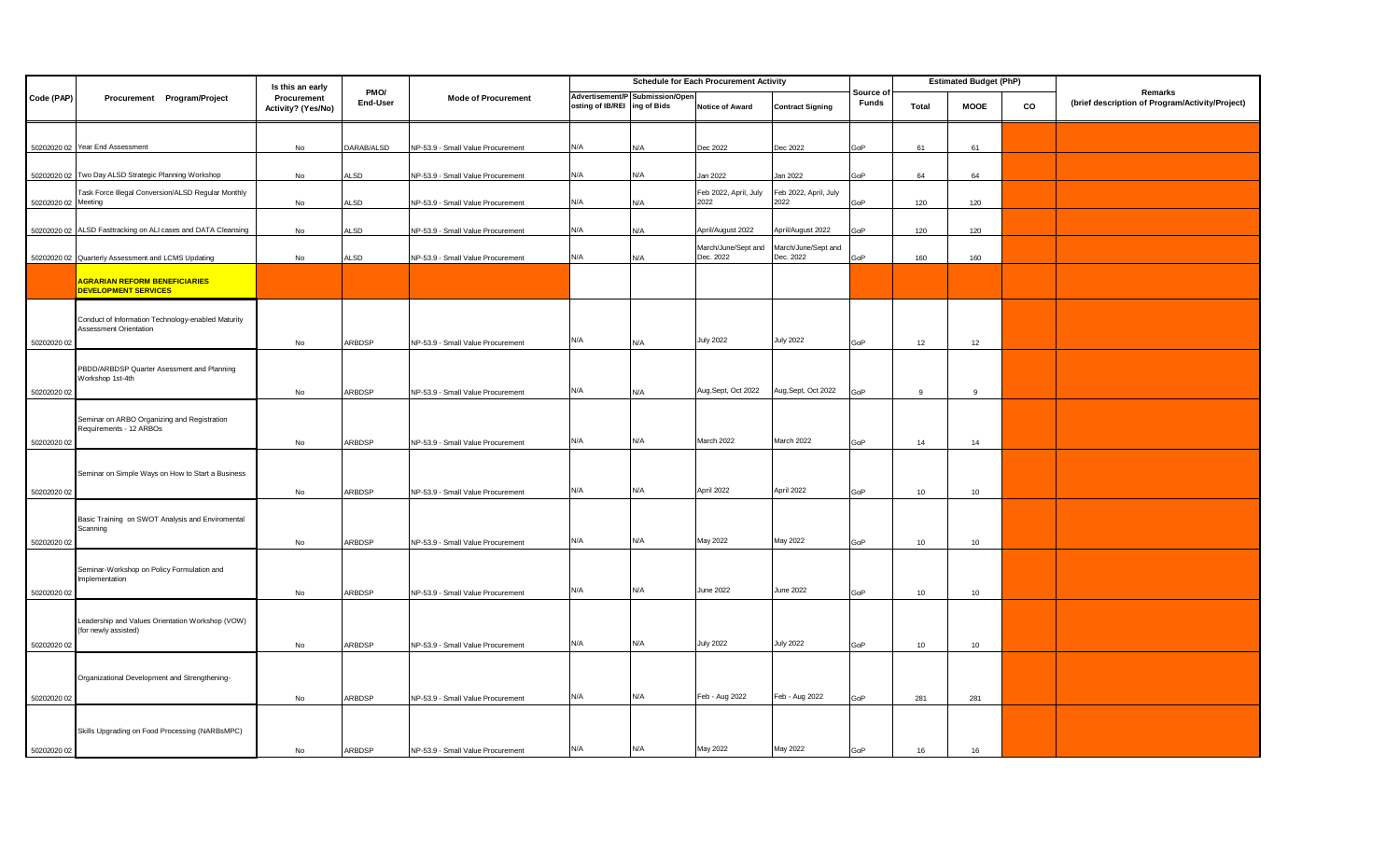|             | Procurement Program/Project                                                                                                                                               | Is this an early                  | PMO/<br>End-User | <b>Mode of Procurement</b>        | <b>Schedule for Each Procurement Activity</b> |                                 |                        |                         |                           | <b>Estimated Budget (PhP)</b> |             |    |                                                            |
|-------------|---------------------------------------------------------------------------------------------------------------------------------------------------------------------------|-----------------------------------|------------------|-----------------------------------|-----------------------------------------------|---------------------------------|------------------------|-------------------------|---------------------------|-------------------------------|-------------|----|------------------------------------------------------------|
| Code (PAP)  |                                                                                                                                                                           | Procurement<br>Activity? (Yes/No) |                  |                                   | osting of IB/REI ing of Bids                  | Advertisement/P Submission/Open | <b>Notice of Award</b> | <b>Contract Signing</b> | Source of<br><b>Funds</b> | Total                         | <b>MOOE</b> | CO | Remarks<br>(brief description of Program/Activity/Project) |
| 50202020 02 | New - Seminar on Basic Microfinance for starter<br>Organization - BFAI (2 days)                                                                                           | No                                | ARBDSP           | NP-53.9 - Small Value Procurement |                                               |                                 | April 2022             | April 2022              | GoP                       | 35                            | 35          |    |                                                            |
| 50202020 02 | Sustaining - Refresher Course on Microfinance cum<br>Seminar on Delinquency Control - AAAI (1 day)                                                                        | No                                | ARBDSP           | NP-53.9 - Small Value Procurement | N/A                                           | N/A                             | May 2022               | May 2022                | GoP                       | 10 <sup>1</sup>               | 10          |    |                                                            |
| 50202020 02 | Knowledge Sharing cum Learning Expedition                                                                                                                                 | No                                | ARBDSP           | NP-53.9 - Small Value Procurement | N/A                                           | N/A                             | August 2022            | August 2022             | GoP                       | 35                            | 35          |    |                                                            |
| 50202020 02 | Conduct of Seminar on FBS Session 18 (Knowledge<br>Sharing/Benchmarking) - - @30Pax/ARBO + 6TMS<br>@1,000/Pax = 36 (Meals & Farm Reg.)                                    | No                                | ARBDSP           | NP-53.9 - Small Value Procurement | N/A                                           | N/A                             | June 2022              | <b>June 2022</b>        | GoP                       | 42                            | 42          |    |                                                            |
| 50202020 02 | <b>APCP Seminar Workshop</b>                                                                                                                                              | No                                | ARBDSP           | NP-53.9 - Small Value Procurement | N/A                                           | N/A                             | July - Sept 2022       | July - Sept 2022        | GoP                       | 23.5                          | 23.5        |    |                                                            |
| 50202020 02 | 4.1.1 Seminars/Trainings on Sustainable livelihood<br>support for disaster affected areas @30Pax/ARBO +<br>5TMS @280/Pax for 6 Days = 58.8 + Honorarium:6/Day<br>$= 94.8$ | No                                | ARBDSP           | <b>Competitive Bidding</b>        | N/A                                           | N/A                             | Feb - May 2022         | Feb - May 2022          | GoP                       | 120                           | 120         |    |                                                            |
| 50202020 02 | 4.1.3 Seminars/Trainings on Major Crop-based Block<br>Fram Productivity (UBE, CASAVa, CORN)                                                                               | No                                | ARBDSP           | <b>Competitive Bidding</b>        | N/A                                           | N/A                             | April, June, July 2022 | April, June, July 2022  | GoP                       | 160                           | 160         |    |                                                            |

**TOTAL 11,049**

Validated and consolidated by : Recommending Approval: Approved by :

**BAC SECRETARIAT BAC MEMBERS BAC CHAIRMAN HOPE**



ATTY. V